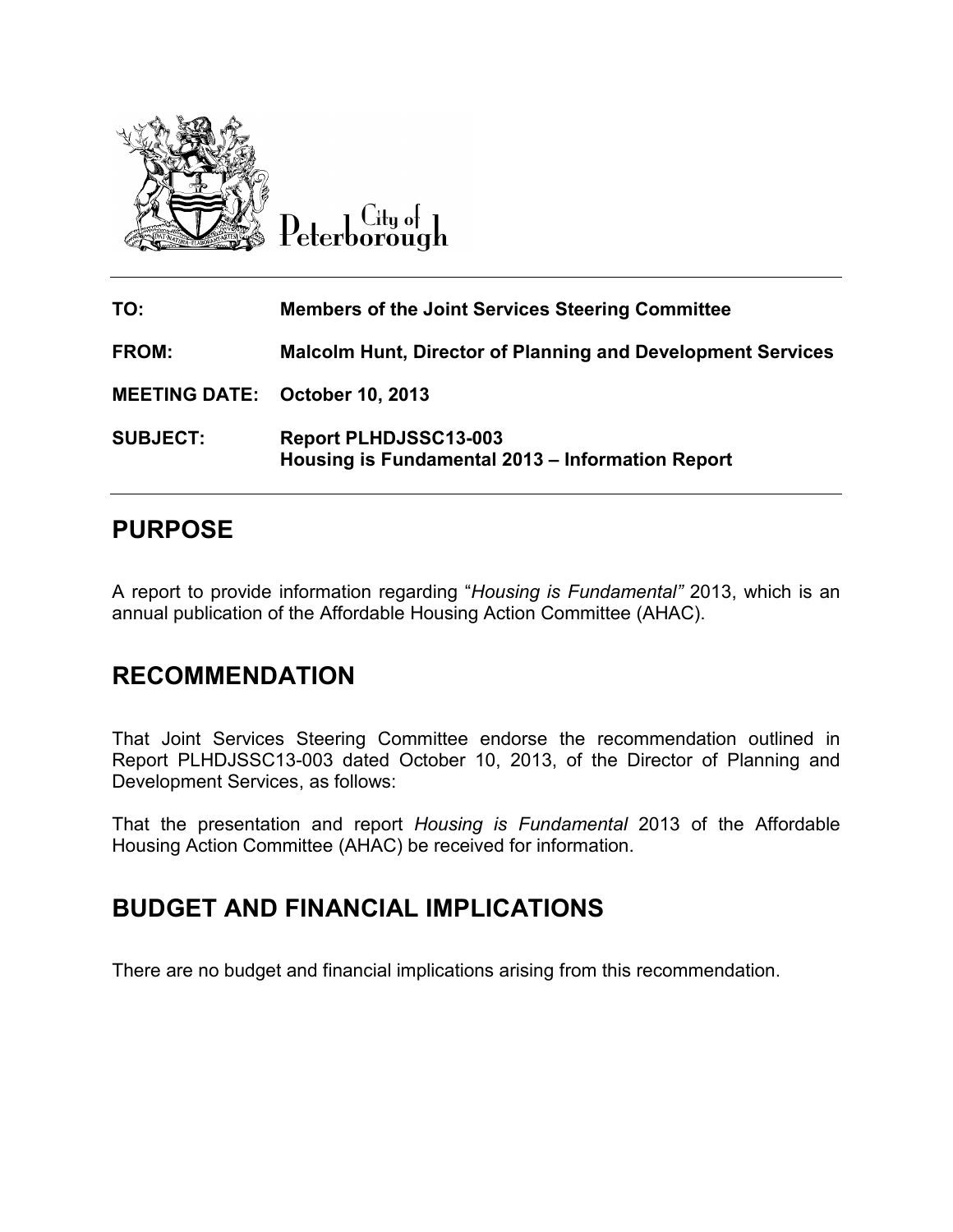# **BACKGROUND**

*Housing is Fundamental* is published annually by the Affordable Housing Action Committee (AHAC) and is compiled by the Community Education Sub-Committee of AHAC. This is the eighth year of publication.

The 2013 edition focuses on the "flip side" of the housing affordability issue in Peterborough. It incorporates employment, income and broader earning and wealth trend information to better understand how low incomes affect our local economy.

Distribution of *Housing is Fundamental* 2013 will be primarily through a targeted mailing and City meetings with community partners. The document will be sent to other municipalities, the provincial and the federal governments, and will also be available online. In addition, AHAC members will present the publication at various meetings.

#### *Housing is Fundamental* **2013 Focus**

A summary of the focus of *Housing is Fundamental* 2013 includes the following points:

- Income in relation to rent costs in Peterborough;
- A description of a "living wage" for Peterborough, which is calculated to determine the income required to support a family of four;
- Rent supplements as a solution to creating housing affordability in the local rental market;
- Reporting on Peterborough rental costs, Social Assistance rates, and other related data; and
- A statement that the Canadian Consumer Debt Load average is \$27,485 (2012), up 6% from 2011 - the significance of this being that as debt levels increase, people become more vulnerable to experiencing housing disruption, e.g. homelessness.

### **AHAC Recommendations**

'Housing affordability' is an evaluation of the ratio of housing costs (price of housing or the cost of rent) to gross household income. By exploring whether rents are too high or if household incomes are too low in Peterborough, AHAC makes the following recommendations:

- Make rent supplementation a priority in any plans for housing affordability;
- Take action on the commitments of the Housing and Homelessness Plan;
- Ensure that savings resulting from the Provincial upload of social assistance are used in support of social needs;
- Ensure that a 'housing first' approach is understood and becomes the guiding principle for reducing chronic homelessness; and
- Encourage an environment where incomes meet needs and allow participation in the community.